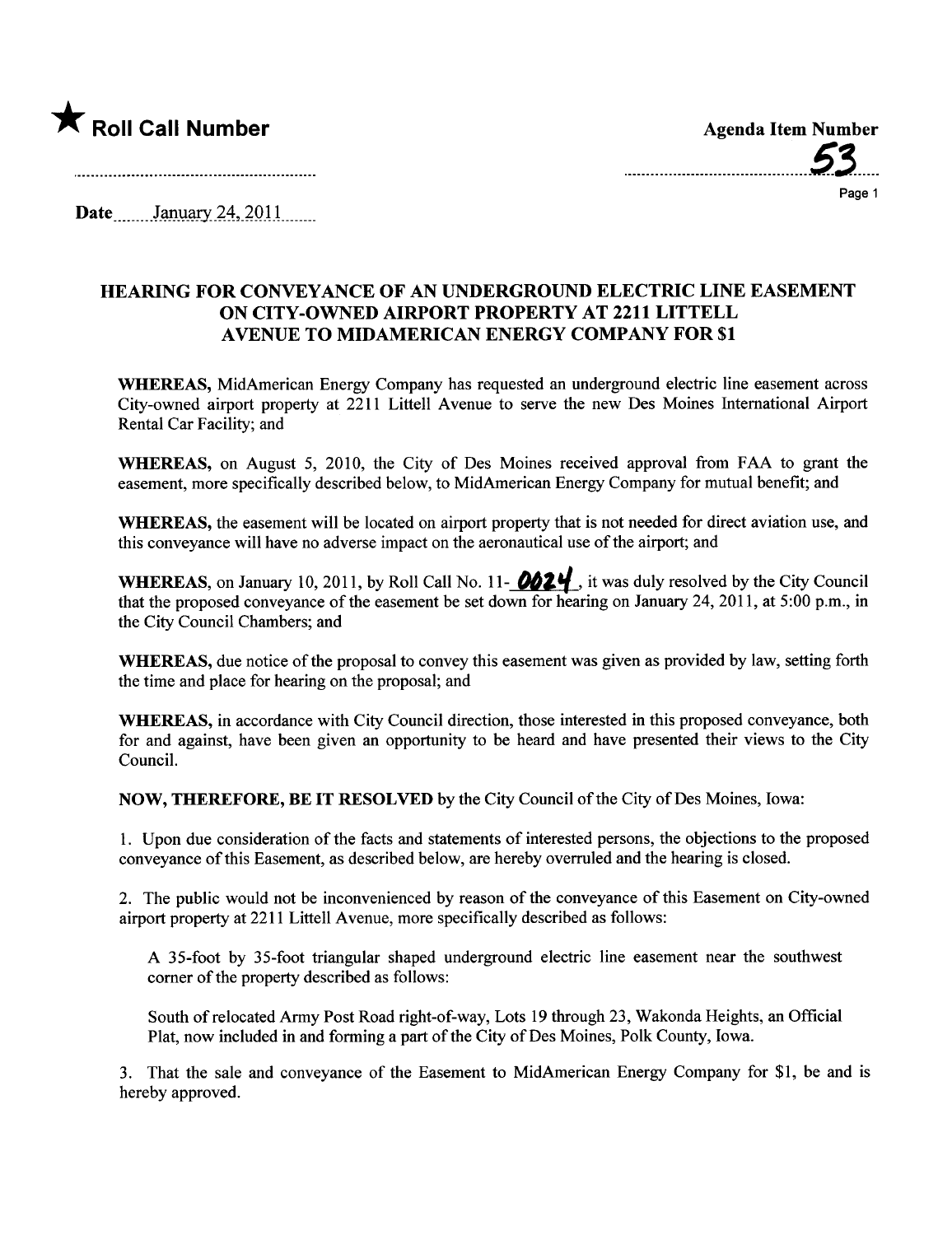

63

Page 2

Date January 24, 2011

4. The Mayor is authorized and directed to sign the easement for the conveyance identified above, and the City Clerk is authorized and directed to attest to the Mayor's signature.

5. The City Clerk is authorized and directed to forward the original of this Easement, together with a certified copy of this resolution and of the affidavit of publication of the notice of this hearing to the Real Estate Division of the Engineering Department for the purpose of causing the documents to be recorded.

6. The Real Estate Division Manager is authorized and directed to forward the original of the easement, together with a certified copy of this resolution and of the affdavit of publication of the notice of this hearing, to the Polk County Recorder's Office for the purpose of causing these documents to be recorded.

7. Upon receipt of the recorded documents back from the Polk County Recorder, the Real Estate Division Manager shall mail the original of the Easement and copies of the other documents to the grantees.

8. There will be no proceeds associated with the conveyance of this Easement.

Moved by to adopt.

APPROVED AS TO FORM:

David A. Ferree APPROVED AS TO FORMALLY

| <b>COUNCIL ACTION</b> | <b>YEAS</b> | <b>NAYS</b> | <b>PASS</b> | <b>ABSENT</b>   | <b>CERTIFICATE</b>                                                                                                                                     |
|-----------------------|-------------|-------------|-------------|-----------------|--------------------------------------------------------------------------------------------------------------------------------------------------------|
| <b>COWNIE</b>         |             |             |             |                 |                                                                                                                                                        |
| <b>COLEMAN</b>        |             |             |             |                 | I, DIANE RAUH, City Clerk of said City hereby                                                                                                          |
| <b>GRIESS</b>         |             |             |             |                 | certify that at a meeting of the City Council of<br>said City of Des Moines, held on the above date,<br>among other proceedings the above was adopted. |
| <b>KIERNAN</b>        |             |             |             |                 |                                                                                                                                                        |
| <b>MAHAFFEY</b>       |             |             |             |                 |                                                                                                                                                        |
| <b>MEYER</b>          |             |             |             |                 | IN WITNESS WHEREOF, I have hereunto set my<br>hand and affixed my seal the day and year first<br>above written.                                        |
| <b>MOORE</b>          |             |             |             |                 |                                                                                                                                                        |
| <b>TOTAL</b>          |             |             |             |                 |                                                                                                                                                        |
| <b>MOTION CARRIED</b> |             |             |             | <b>APPROVED</b> |                                                                                                                                                        |
|                       |             |             |             | Mayor           | City Clerk                                                                                                                                             |